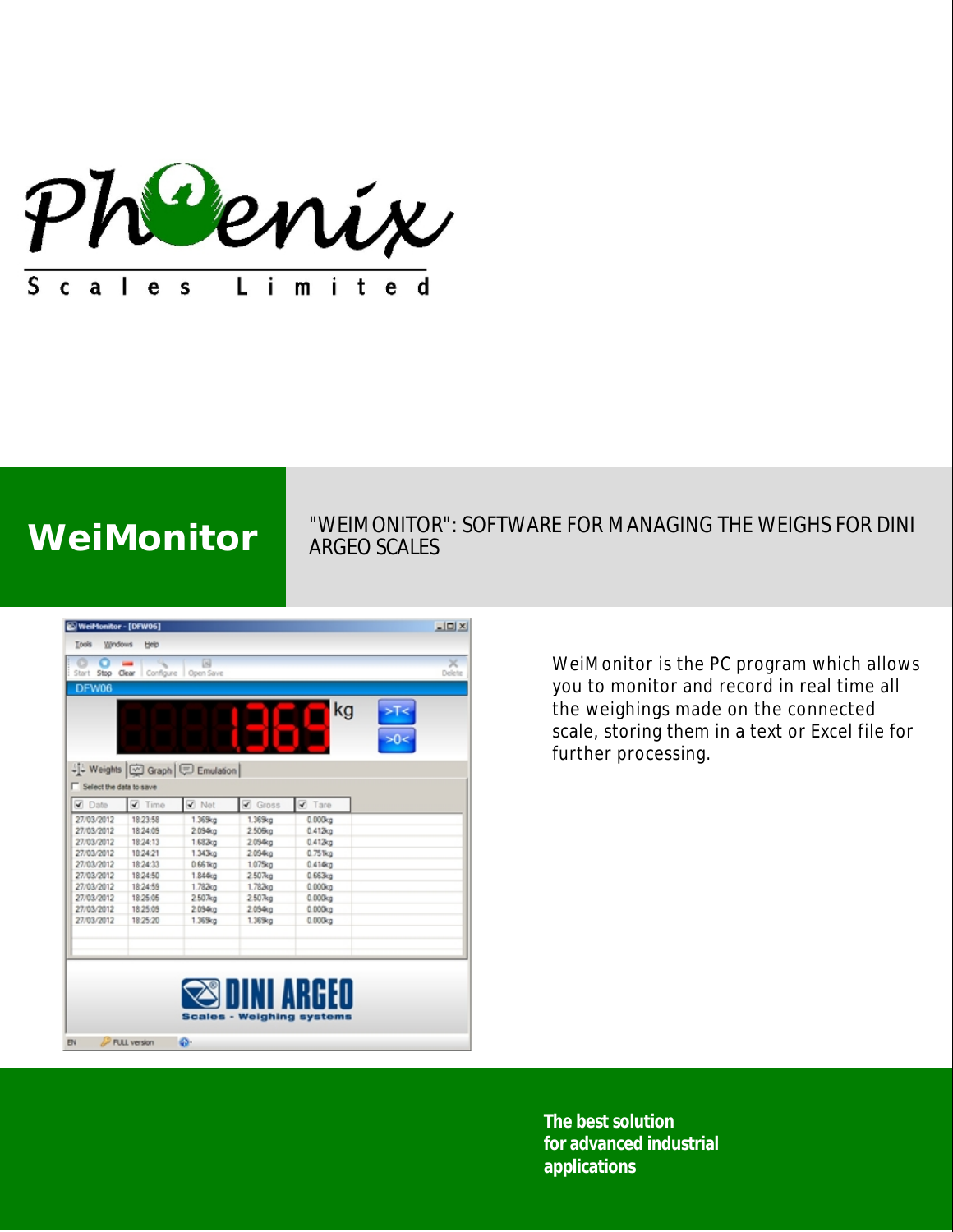## **THE STRONG POINTS**

- **Easy to configure**
- **Versatility**: WeiMonitor can be used with all DFW, DGT, 3590E, and CPWE instruments, as well as crane scales, pallet truck scales, weighing forks etc.
- **Interactivity**: WeiMonitor alerts the user directly on the scale if the data was recorded or not, allowing the use of the scale far away from the PC.
- **Customization**: it is possible to customize the program by inserting your logo and translate the user interface directly in own language (.ini file).
- Management of the main communication modes: RS232, USB, Ethernet-Wifi (TCP-IP).

#### **MAIN FUNCTIONS**

- Display of the weight, with the possibility to manage the semiautomatic tare through dedicated key.
- Manual recording by pressing a key of your choice on the PC or directly on the scale.
- Automatic recording in a determined amount of time, with programmable reading frequency.
- Storing of the data in a text (.txt) or Excel (.xls) file.
- Keyboard emulation, to enter the data directly in the opened Windows application, allowing the filling of notes, documents, invoices, etc.
- Approved functioning with recording of the ID weight (it requires the alibi memory inside the indicator).

### **PC MINIMUM REQUIREMENTS**

- Pentium IV or equivalent 256 Mb Ram
- 200 MB of empty space on disk
- Windows XP or Windows 7
- Internet Explorer 6.0 SP1 or greater
- Monitor with 800x600 minimum resolution, 256 colours

To quickly complete the registration of WeiMonitor, it is necessary a temporary connection to the Internet.

# **UPON REQUEST**

- License for using one Dini Argeo scale on more PC.
- License for managing more Dini Argeo scale.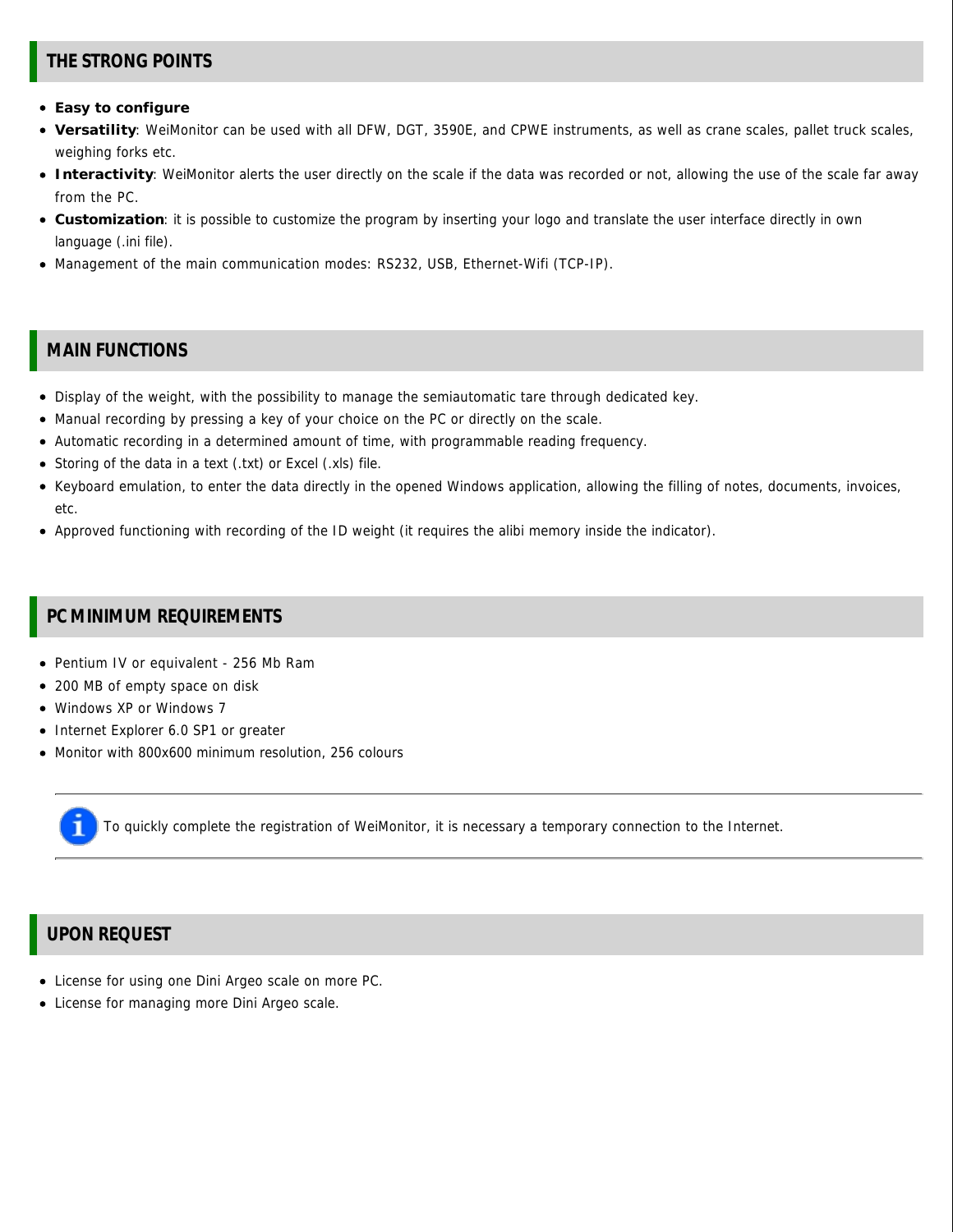